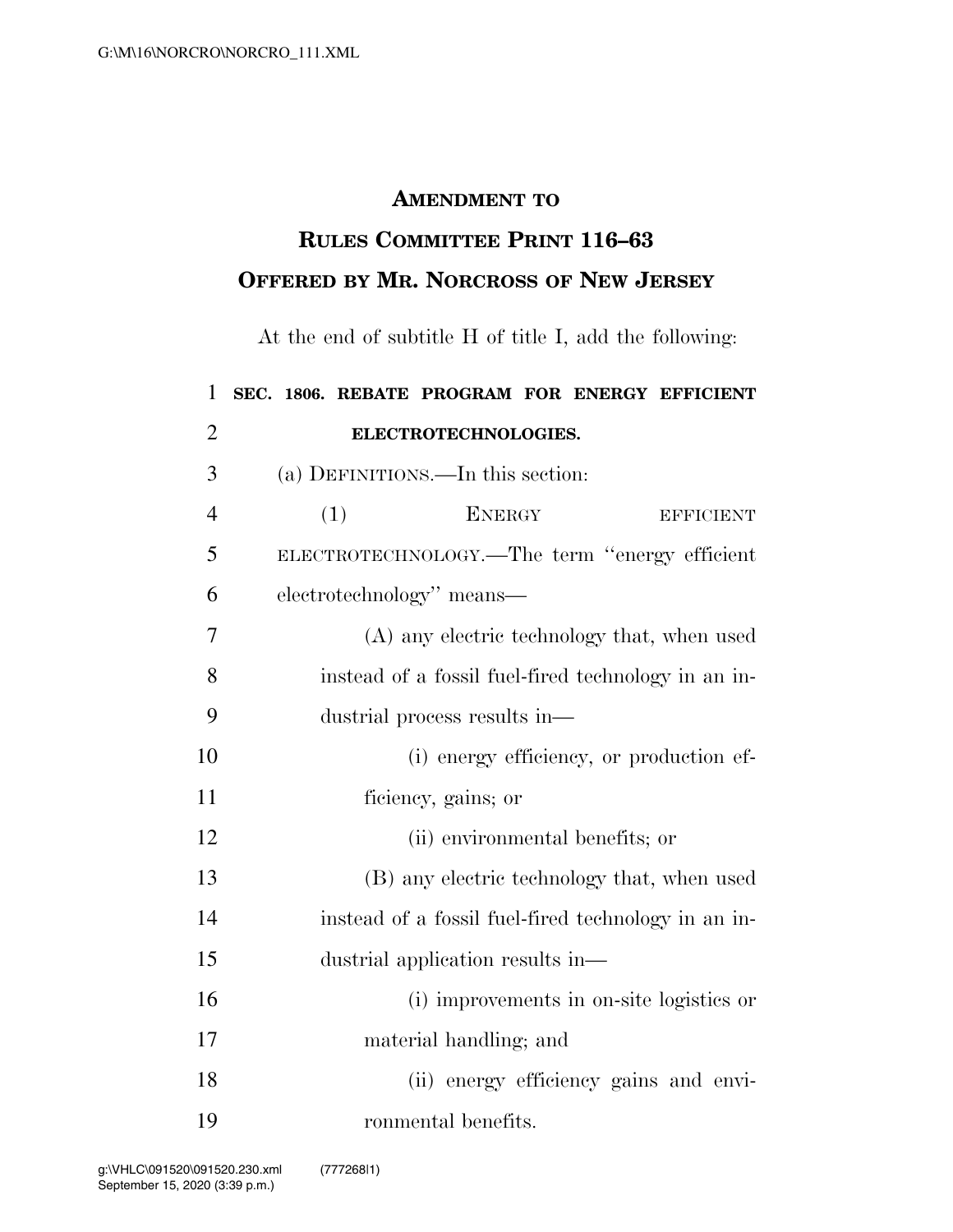(2) QUALIFIED ENTITY.—The term ''qualified entity'' means an industrial or manufacturing facil- ity, commercial building, or a utility or energy serv-ice company.

 (3) SECRETARY.—The term ''Secretary'' means the Secretary of Energy.

 (b) ESTABLISHMENT.—Not later than 90 days after the date of enactment of this Act, the Secretary shall es- tablish a program to provide rebates in accordance with this section.

 (c) REBATES.—The Secretary may provide a rebate under the program established under subsection (b) to the owner or operator of a qualified entity for expenditures made by the owner or operator of the qualified entity for an energy efficient electrotechnology that is used to re-place a fossil fuel-fired technology.

 (d) REQUIREMENTS.—To be eligible to receive a re- bate under this section, the owner or operator of a quali- fied entity shall submit to the Secretary an application demonstrating—

 (1) that the owner or operator of the qualified entity purchased an energy efficient electrotechnology;

 (2) the energy efficiency gains, production effi-ciency gains, and environmental benefits, as applica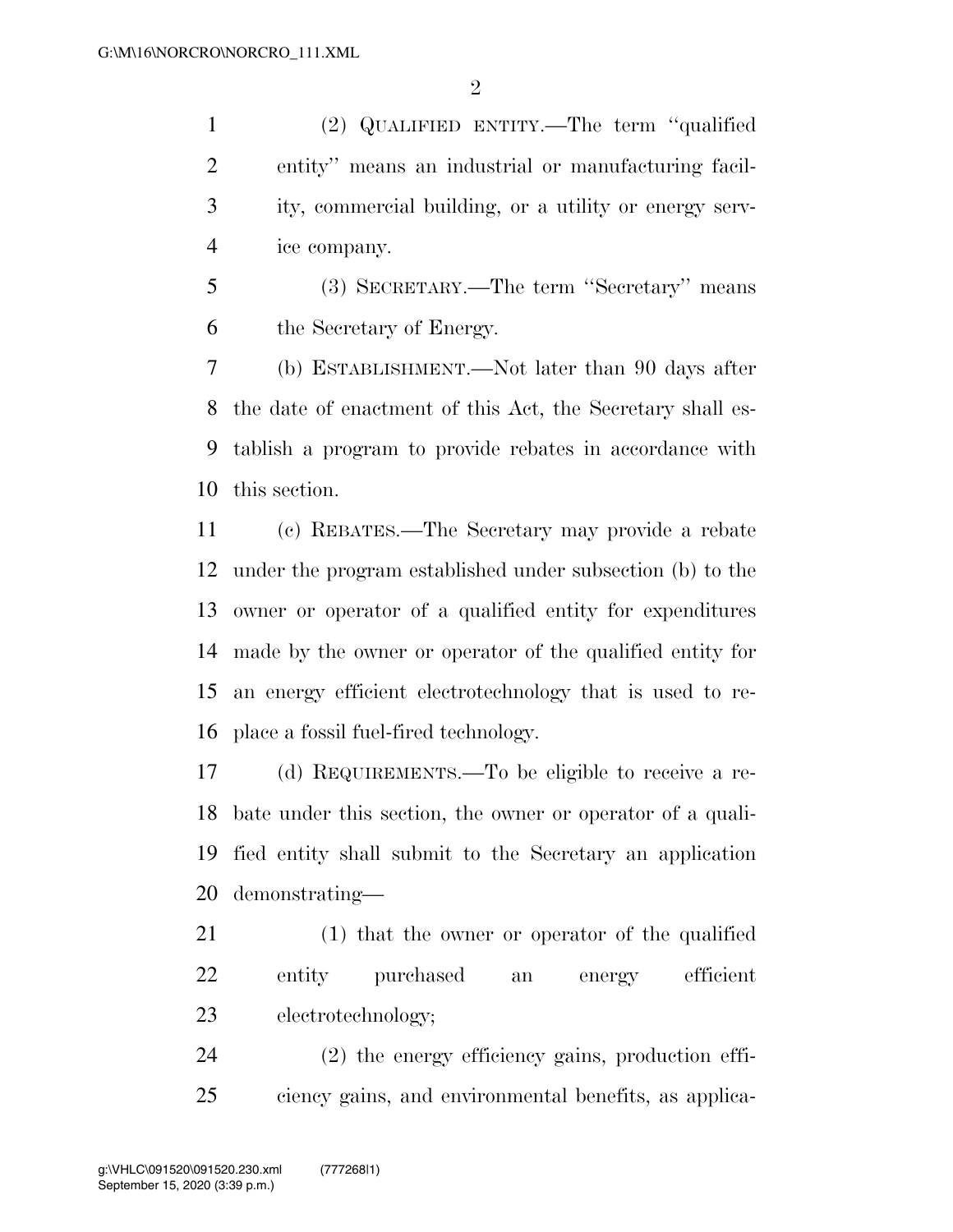| $\mathbf{1}$   | ble, resulting from use of the energy efficient       |
|----------------|-------------------------------------------------------|
| $\overline{2}$ | electrotechnology—                                    |
| 3              | (A) as measured by a qualified professional           |
| $\overline{4}$ | verified by the energy efficient<br><b>or</b>         |
| 5              | electrotechnology manufacturer, as applicable;        |
| 6              | or                                                    |
| 7              | (B) as determined by the Secretary;                   |
| 8              | (3) that the fossil fuel-fired technology replaced    |
| 9              | by the energy efficient electrotechnology has been    |
| 10             | permanently decommissioned and scrapped; and          |
| 11             | (4) that all laborers and mechanics who were          |
| 12             | involved in the installation or maintenance, or con-  |
| 13             | struction or renovation to support such installation  |
| 14             | maintenance, of the energy efficient<br><b>or</b>     |
| 15             | electrotechnology, or the decommissioning and scrap-  |
| 16             | ping of the fossil fuel-fired technology replaced by  |
| 17             | the energy efficient electrotechnology, and who were  |
| 18             | employed by the owner or operator of the qualified    |
| 19             | entity, or contractors or subcontractors at any tier  |
| 20             | thereof, were paid wages at rates not less than those |
| 21             | prevailing on projects of a character similar in the  |
| 22             | locality as determined by the Secretary of Labor in   |
| 23             | accordance with subchapter IV of chapter 31 of title  |
| 24             | 40, United States Code (commonly referred to as       |
| 25             | the "Davis-Bacon Act").                               |